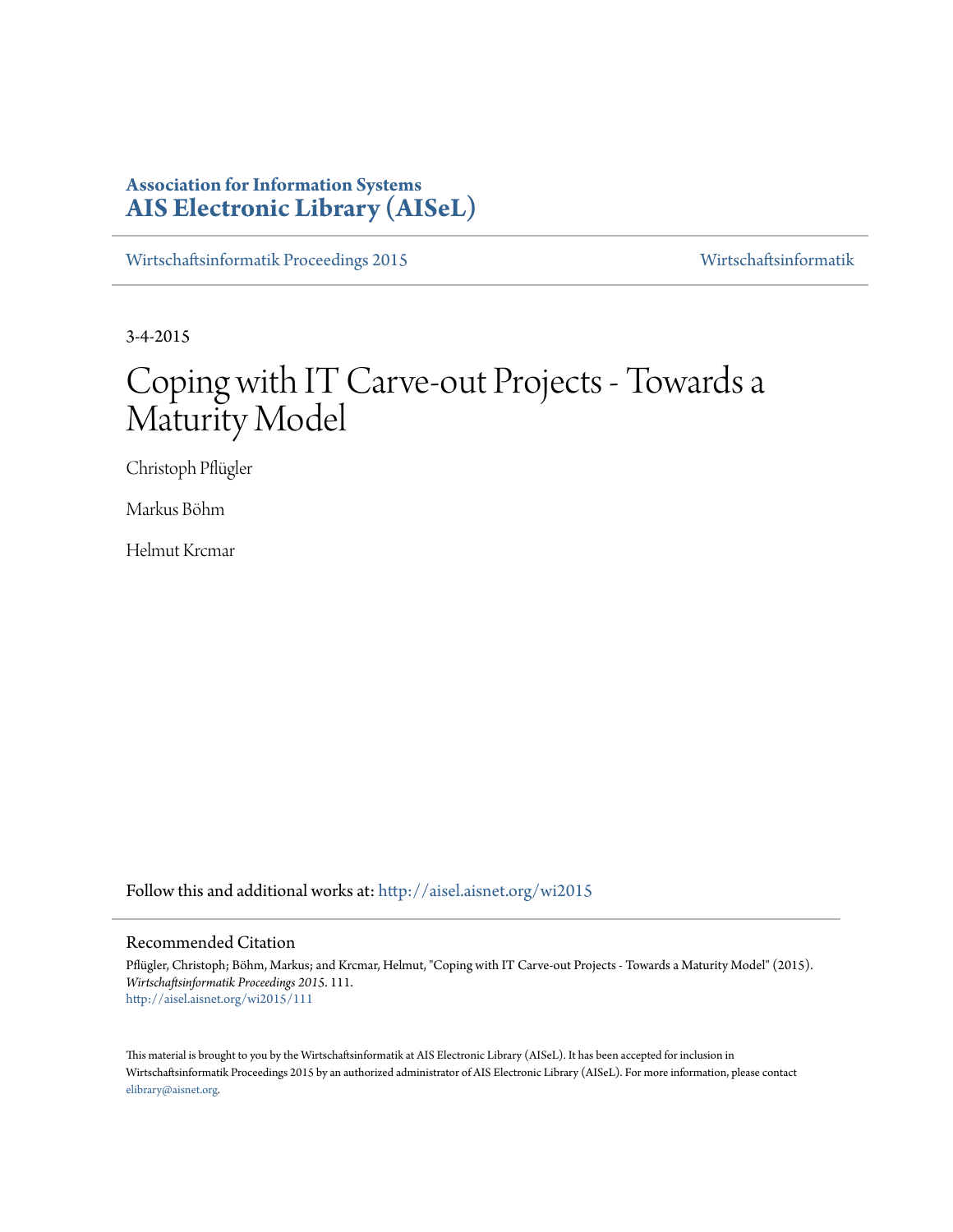# **Coping with IT Carve-out Projects – Towards a Maturity Model**

Christoph Pflügler, Markus Böhm, Helmut Krcmar

Technische Universität München, Lehrstuhl für Wirtschaftsinformatik, Garching, Deutschland {pflueglc, markus.boehm, krcmar}@in.tum.de

**Abstract.** The management of IT carve-out projects is very challenging due to the strict time frame, the severe contractual penalties, the huge number of stakeholders and the various as well as unique IT tasks that have to be conducted. Up to now, there is no instrument for evaluating the readiness of the IT for a carve-out and also not for managing such a project. In order to address this, we develop a maturity model based on expert interviews and a literature review on success factors of IT carve-outs. The elements as well as the usage of the IT carve-out maturity model are explained. The maturity model has been evaluated theoretically based on design principles and during a case study in the financial services industry. The developed maturity model can be used by practitioners for the management of IT carve-outs and also by researchers to examine IT carve-outs in empirical research.

**Keywords:** IT Carve-out, Project Management, Maturity Model, Success Factors, Financial Services Industry

## **1 Introduction**

The management of IT carve-out projects is very demanding. Many case studies can be found in literature where the IT carve-out project caused major challenges [\[1-3\]](#page-13-0). The term IT carve-out refers to the operational activities to separate an organizations information systems (e.g. an ERP system) in the course of a divestiture [\[2,](#page-13-1) [4\]](#page-13-2). Depending on the carve-out approach, information systems may need to be duplicated or discontinued, data must be cleansed and temporal access to former systems might be required. They are different to other IT projects due to the strict time frame, the severe penalty clauses that could arise, if targets are not met, the huge number of stakeholders and the numerous as well as unusual IT tasks that have to be conducted [\[4,](#page-13-2) [5\]](#page-13-3). Furthermore, the IT carve-out project often represents the largest share of the total carve-out costs [\[4\]](#page-13-2).

Since the first version of the Capability Maturity Model (CMM) has been introduced by the Software Engineering Institute in 1991 [\[6\]](#page-13-4), more than 150 maturity models have been developed for several domains [\[7,](#page-13-5) [8\]](#page-13-6). They are useful instruments for the management of IT, because they assess the as-is situation and show areas for further improvement [\[7,](#page-13-5) [9\]](#page-13-7).

<sup>12&</sup>lt;sup>th</sup> International Conference on Wirtschaftsinformatik March 4-6 2015, Osnabrück, Germany

Pflügler, C.; Böhm, M.; Krcmar, H. (2015): Coping with IT Carve-out Projects - Towards a Maturity Model, in: Thomas. O.; Teuteberg, F. (Hrsg.): Proceedings der 12. Internationalen Tagung Wirtschaftsinformatik (WI 2015), Osnabrück, S. 1664-1678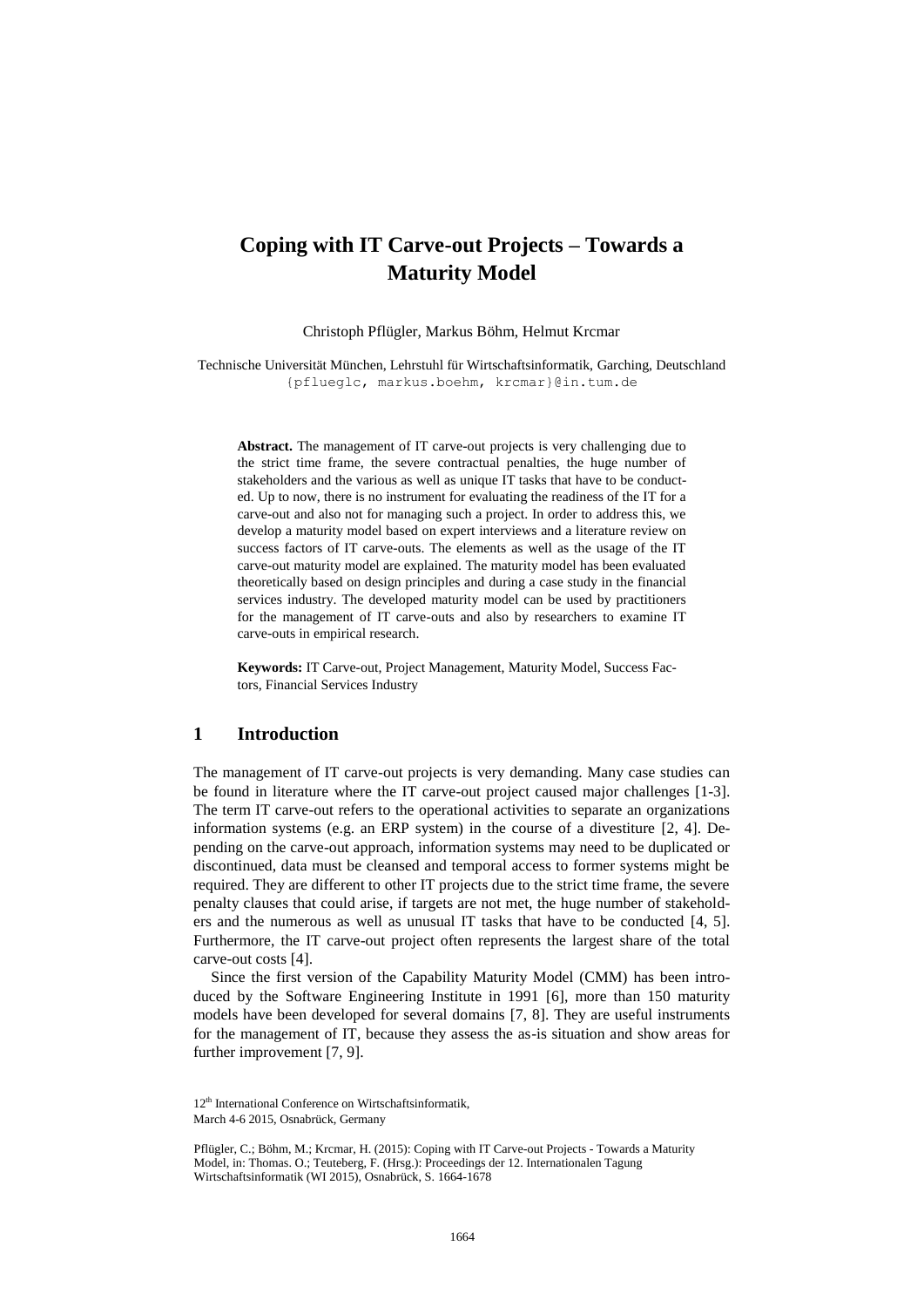Up to now, there is no instrument for evaluating the readiness of the IT for a carveout and also not for the management of IT carve-out projects. A maturity model could address these issues. It could be used during the due diligence and the planning of the carve-out to obtain knowledge about the readiness of the IT for a carve-out. This prevents unrealistic time frames and therefore decreases the probability that penalty clauses arise. Furthermore, a maturity model could be useful during the execution of the IT carve-out as it would give advice which IT tasks have to be conducted and which ones should be addressed first. All in all, a maturity model for IT carve-outs would decrease the IT carve-out costs and increase the likeliness for a successful overall demerger. Therefore, the aim of this article is to develop such a model for project managers that prepare or conduct an IT carve-out.

As this article follows a design science research (DSR) approach, it is structured similarly to the publication schema for a DSR study of [Gregor and Hevner \[10\].](#page-13-8) First, there is a brief overview of IT carve-outs and a literature study about their success factors. These factors form the basis for the construction of the maturity model, which is explained in the next section. After that, the developed IT carve-out maturity model is presented and explained. Then, there is a theoretical and a short practical evaluation of the model. Finally, implications as well as limitations and possible further research are discussed.

# **2 State of the Art of IT Carve-outs**

[Cascorbi \[11\]](#page-13-9) and [Böhm et al. \[2\]](#page-13-1) define "demerger" as the separation of an organization into several independent parts. A carve-out "covers all operational activities needed to implement a demerger" [\[2\]](#page-13-1). A similar definition is used by [Cascorbi \[11\]](#page-13-9) for "disintegration". The IT carve-out is part of the overall carve-out and focuses "on the separation of all information and communication technology related issues […] due to the fact that they cannot be shared any longer" [\[4\]](#page-13-2).

In general, mergers and acquisitions as well as demergers are common measures for multi-business organizations to adopt a new strategic orientation [\[12\]](#page-13-10). Worldwide, roughly 12.000 demergers took place every year between 2006 and 2010 [\[13\]](#page-13-11). There are several reasons for demergers: the strategic business unit (SBU) is not anymore core to the business strategy of the owner, the need for cash or capital by the owner, weak economic results of the SBU or the SBU is too risky for the owner [\[4,](#page-13-2) [11\]](#page-13-9). After the carve-out, the SBU is either operated as a new standalone business or it is integrated in another multi-business organization [\[14\]](#page-13-12). No matter which of the two strategies is chosen, an IT carve-out has to be conducted as the operations of large organizations cannot be conducted without information systems [\[3\]](#page-13-13).

A literature review about success factors for IT carve-outs has been conducted, because they show which capabilities are necessary for a successful IT carve-out and therefore form the basis for the development of a maturity model. The key words, that were used on the databases "google scholar", "Emerald", "ACM Digital Library" and "EBSCOhost" consisted of a combination of different expressions for IT carve-out ("IT carve-out", "IT disintegration", "IT demerger") and for success factors ("success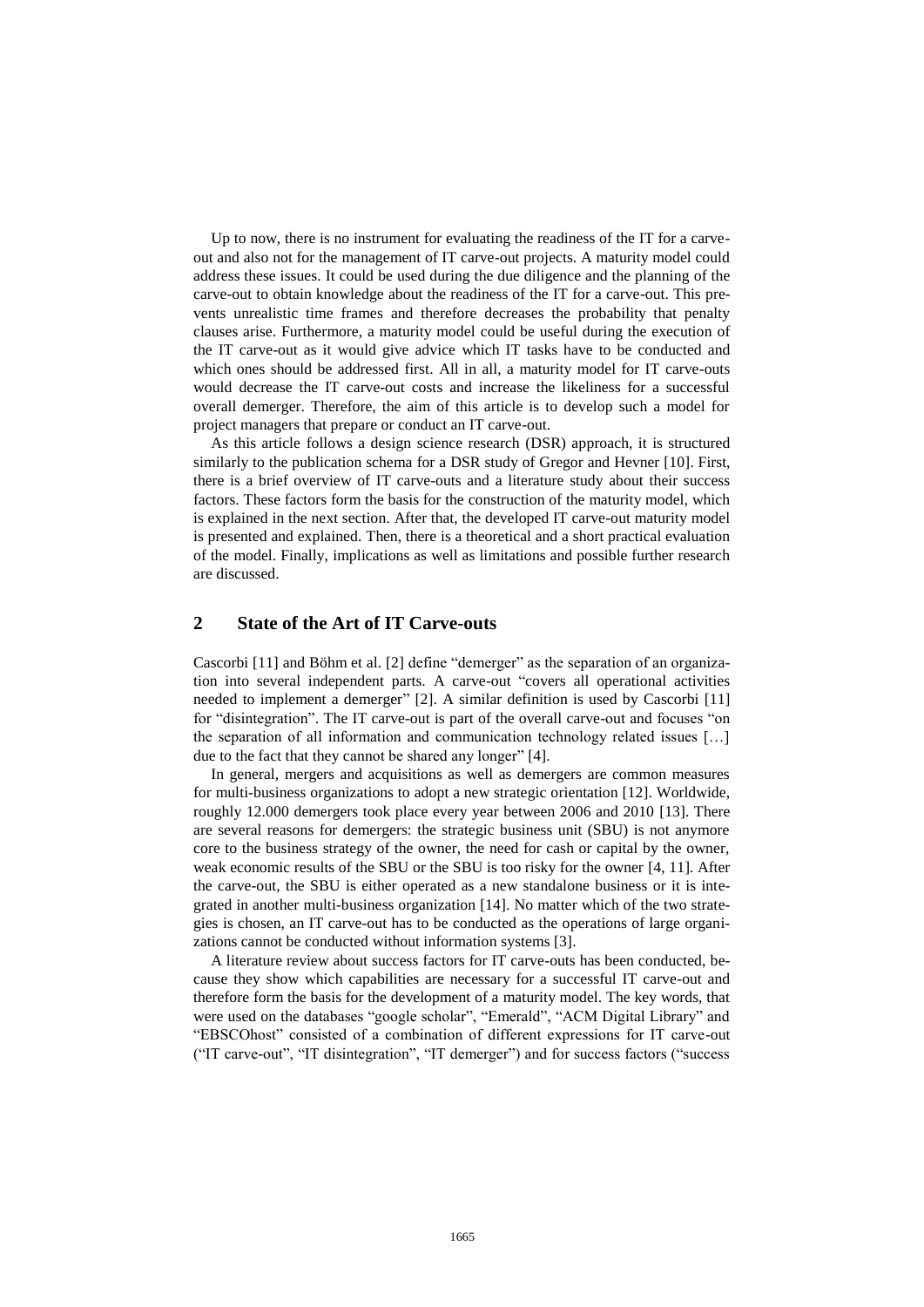factors", "success", "best practice", "guidelines"). They led to 266 publications, but many of them were irrelevant, because most search engines are case insensitive and interpret "IT" as "it". Therefore, the titles of the publications have been checked to sort out undesired ones. Then, the remaining publications have been screened in detail. In total, 13 relevant publications have been identified. Six of them are reports from consulting companies or research institutions [\[5,](#page-13-3) [15-19\]](#page-13-14), three are conference papers [\[1,](#page-13-0) [3,](#page-13-13) [4\]](#page-13-2), one is a book [\[20\]](#page-13-15), two are from business journals [\[21,](#page-14-0) [22\]](#page-14-1) and one has been published in a scientific journal [\[23\]](#page-14-2). The identified success factors should be generalizable, because none of the publications focused on a specific industry. Case studies or expert interviews have been employed as research method most of the time. The identified success factors have been grouped in a concept matrix after [Webster and Watson \[24\],](#page-14-3) which is not presented here due to length restrictions. A new concept of success has only been added to the matrix, if it has been mentioned by at least two of the 13 publications. For example, the consideration of IT security during the IT carve-out project as a success factor has only been named by [Matthes et al.](#page-13-16)  [17]. The following concepts have been identified:

**Future IT Landscape.** The demerger might change the business models and therefore also the required IT landscapes of the buyer and the seller [\[1,](#page-13-0) [5,](#page-13-3) [19\]](#page-13-17). They should be designed at the very beginning, as they influence the scope of the IT carve-out [\[18,](#page-13-18) [20\]](#page-13-15). The design has to consider the current state of the IT landscapes [\[21\]](#page-14-0) and should focus only on the truly needed requirements [\[18\]](#page-13-18).

**Collaboration between Seller and Buyer.** It is necessary that the needs of the seller and the buyer are harmonized, because otherwise huge problems and redundant work could occur [\[4\]](#page-13-2). [Leimeister et al. \[23\]](#page-14-2) state that open communication and close collaboration should be established. A good way to do this, is an agreement that unanticipated costs and savings are shared between the seller and the buyer [\[23\]](#page-14-2).

**IT Awareness.** The IT carve-out should be a fully recognized project with its own dedicated resources [\[4,](#page-13-2) [18\]](#page-13-18). Additionally, IT representatives should be involved in the decision-making team and an IT due diligence should be conducted, because this ensures that IT is considered adequately [\[4,](#page-13-2) [5,](#page-13-3) [17-19,](#page-13-16) [21-23\]](#page-14-0). The fact that the IT of regional subsidiaries might significantly differ from the central systems has to be considered during an IT carve-out [\[3,](#page-13-13) [4,](#page-13-2) [23\]](#page-14-2).

**Resources for the Project.** The IT carve-out know-how of the employed resources has a huge influence on the success [\[4,](#page-13-2) [19,](#page-13-17) [21,](#page-14-0) [23\]](#page-14-2). However the appropriate knowhow might not be available within many IT departments, because an IT carve-out is not routine business. The employment of external consultants can fill up this knowledge gap [\[4,](#page-13-2) [17,](#page-13-16) [19,](#page-13-17) [23\]](#page-14-2), but it is necessary that these external resources are monitored by internal staff [\[17\]](#page-13-16). Another important point is, that there is sufficient knowledge about the current IT landscape within the carve-out team [\[15\]](#page-13-14).

**Project Management.** An IT carve-out is different from normal IT projects as the time frame is shorter, the scope is bigger, there are more stakeholders and the risks are greater [\[5\]](#page-13-3). Because of this, an effective and efficient project management is very important [\[4,](#page-13-2) [5\]](#page-13-3). Extensive planning and to phase the project is also advisable [\[18,](#page-13-18) [19,](#page-13-17) [22\]](#page-14-1). The planning should be based on the future IT landscape and consider possible "Quick Wins", that could be realized [\[20\]](#page-13-15).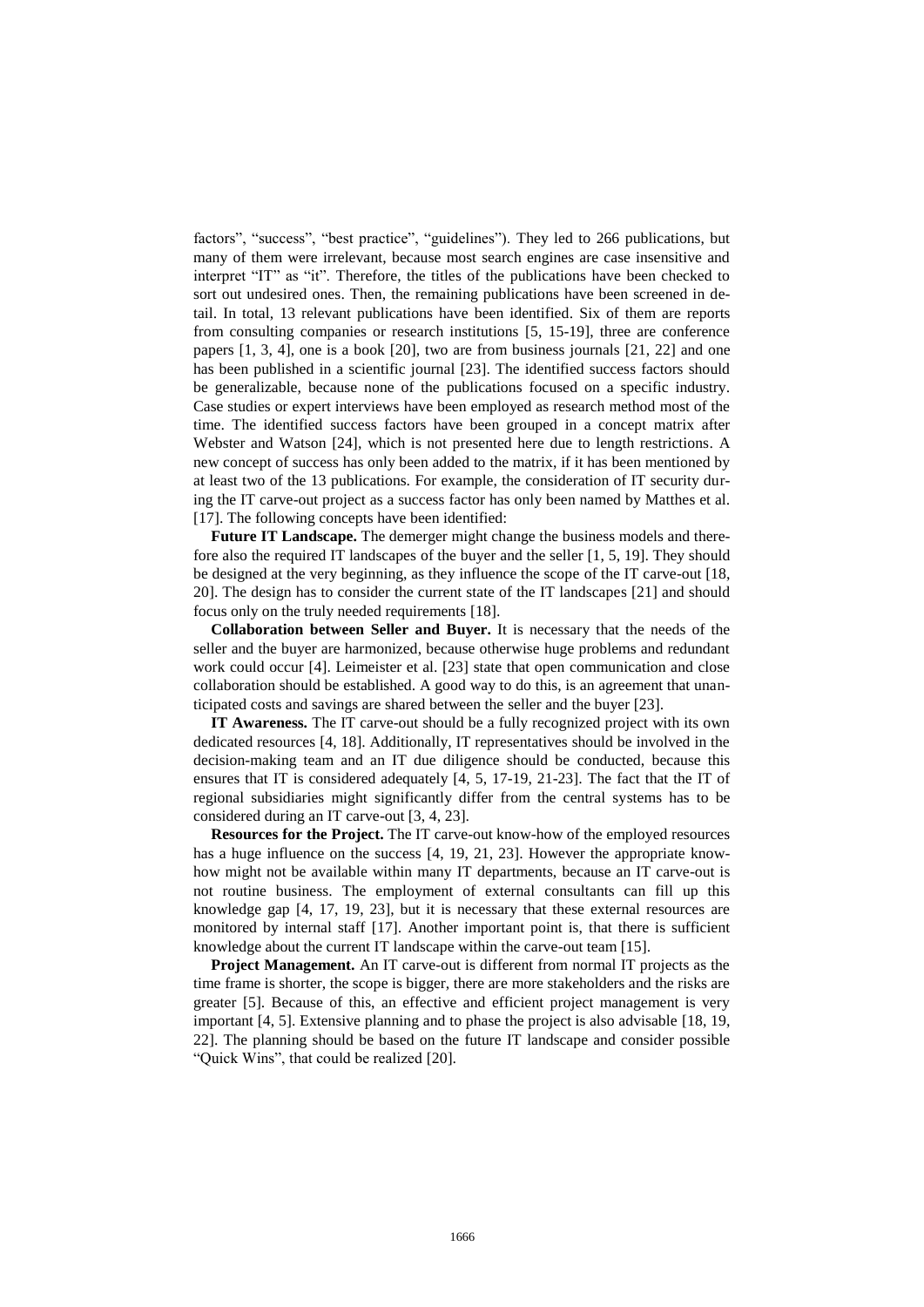**IT Carve-out Organization.** The organization of the IT carve-out should be set up in a way that there are short escalation paths and that decisions are made quickly [\[4,](#page-13-2) [5,](#page-13-3) [18\]](#page-13-18). It is also necessary to have a clear organizational structure with defined responsibilities [\[17,](#page-13-16) [19\]](#page-13-17) and there should be dedicated managers that are responsible for the IT carve-out in the regional subsidiaries, if the regional IT differs [\[23\]](#page-14-2).

**Transitional Service Agreements (TSAs).** The employment of TSAs makes the separation of the IT easier, because the applications and data do not have to be physically separated when the ownership of the SBU is transferred [\[3,](#page-13-13) [22,](#page-14-1) [23\]](#page-14-2). However, they can be risky as they "lock the seller into the status quo" [\[23\]](#page-14-2). Therefore, the TSAs should be flexible and only comprise services that are truly needed [\[5,](#page-13-3) [15,](#page-13-14) [18,](#page-13-18) [23\]](#page-14-2). The design has to cover the following areas: service definition, service levels, duration, pricing, exit-cost relief and exit support [\[18\]](#page-13-18). A seller with experiences as an external IT service provider is more likely to establish well-designed TSAs [\[23\]](#page-14-2).

**Integration of Information Systems (IS).** If the IS of the SBU are not heavily integrated or even completely separated from the parent, the complexity of the IT carveout decreases, because they can easily be decoupled [\[1,](#page-13-0) [3,](#page-13-13) [5,](#page-13-3) [16,](#page-13-19) [20\]](#page-13-15). A modular design and well-designed interfaces facilitate the separation [\[15,](#page-13-14) [17\]](#page-13-16). However, simply cloning shared IS before an IT carve-out might not be a good solution, if the systems are oversized for the SBU [\[20\]](#page-13-15).

**Documentation.** Documentation is critical because of two aspects. First, an up-todate documentation of the IT landscape eases and speeds-up the IT carve-out, as it is needed for the due diligence, the contract negotiation and the planning of the carveout project [\[17,](#page-13-16) [23\]](#page-14-2). There should be documentation about the business processes, the applications, the infrastructure and the IT organization [\[21\]](#page-14-0). Second, documentation should be used for cloning the know-how for the management of the IT of the SBU. This duplication of know-how is necessary in order to preserve it in the seller, but also to transfer it to the buyer [\[3\]](#page-13-13).

**IT Contracts and Licenses.** It has to be ensured that the IT contracts and licenses that are needed by the SBU are transferred and that those which are unnecessary are cancelled [\[20\]](#page-13-15). An up-to-date inventory list of the employed contracts and licenses can be of value in doing so [\[17\]](#page-13-16). It is a good idea to proactively include clauses in the contracts that deal with the transfer or the cancellation [\[17\]](#page-13-16).

**IT Department.** The IT department of the SBU ought to be established early during the IT carve-out project [\[16\]](#page-13-19) and needs to have the appropriate resources for independently supporting the IT in the future [\[17,](#page-13-16) [18,](#page-13-18) [20\]](#page-13-15). If this is not the case, the hiring of new employees can fill up the gap [\[17,](#page-13-16) [18\]](#page-13-18).

**IT Personnel.** The selling of a business unit creates uncertainty among the employees and some might start looking for a new job, which leads to a loss of knowhow [\[3,](#page-13-13) [17\]](#page-13-16). However, their knowledge is needed for a successful IT carve-out as well as for the operation of the IT [\[5,](#page-13-3) [16\]](#page-13-19). Therefore the retention of key IT personnel is an important point. A dedicated team should manage the retention and the transfer to the buyer [\[23\]](#page-14-2). Retention can be increased through regular and well-planned communication [\[5,](#page-13-3) [20\]](#page-13-15) as well as giving individual incentives to key personnel, if they do not leave [\[23\]](#page-14-2). It is also important to provide recognition to the IT personnel to acknowledge their work [\[15\]](#page-13-14).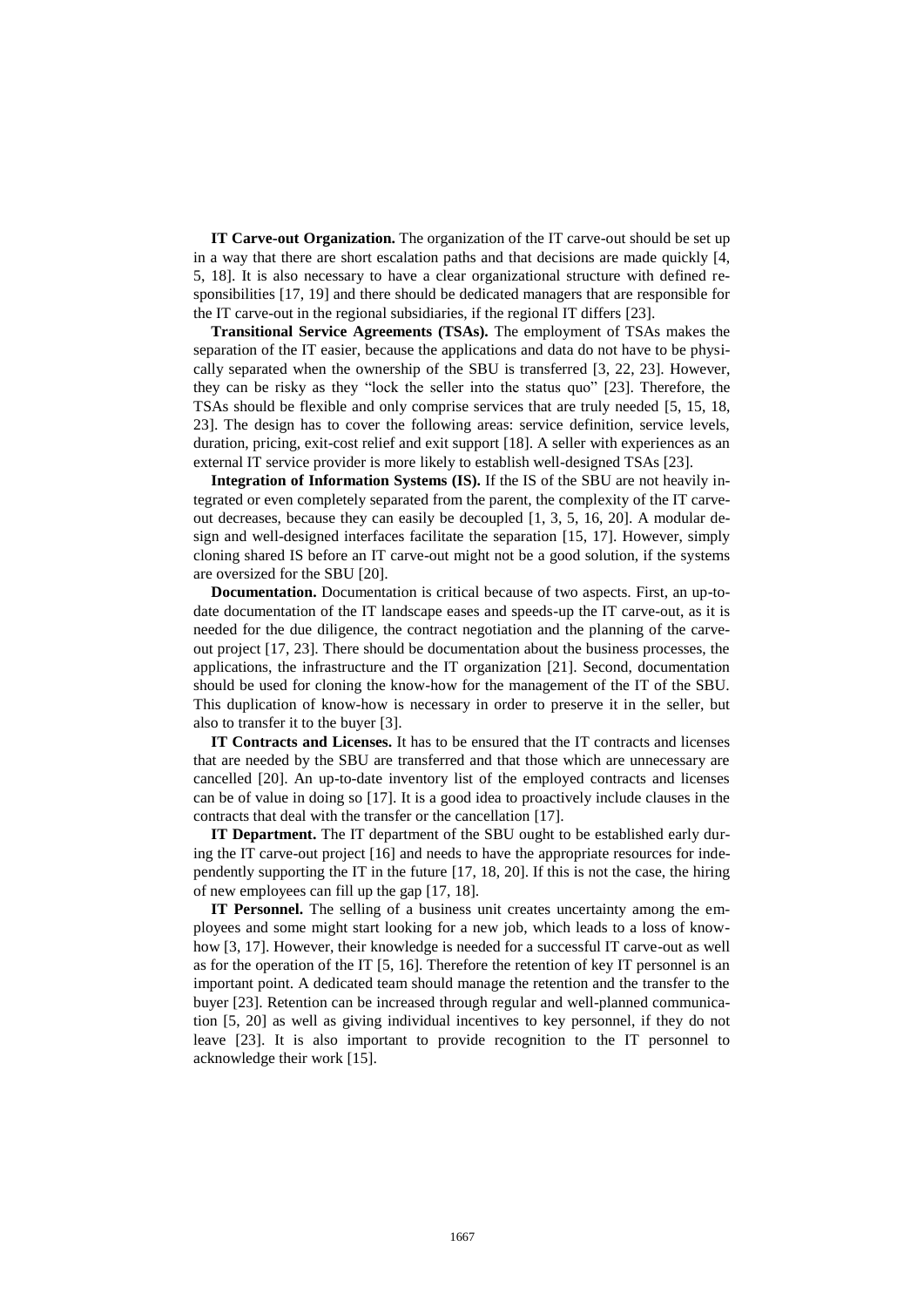As it can be seen, quite a lot of factors that contribute to the success of an IT carveout have been identified in literature. They form the basis for the development of the maturity model, which is presented in the next section.

## **3 Research Method**

This article follows a DSR approach and is in accordance with the guidelines of [Peffers et al. \[25\]](#page-14-4) and [Gregor and Hevner \[10\].](#page-13-8) It belongs to the "Improvement" category of the DSR knowledge contribution framework of [Gregor and Hevner \[10\],](#page-13-8) because a new solution for a known problem is developed.

In general, maturity "implies an evolutionary progress in the demonstration of a specific ability or in the accomplishment of a target from an initial to a desired or normally occurring end stage" [\[8\]](#page-13-6). It is possible to divide maturity models into three groups [\[26\]](#page-14-5). Staged fixed-level models have a fixed number of generic maturity levels, usually around five. In order to achieve a certain level of maturity, pre-defined focus areas have to be implemented adequately. The CMM and the staged representation of the Capability Maturity Model Integration (CMMI) belong to this group. Continuous fixed-level models also have a fixed number of generic maturity levels, but the focus areas are not attributed to a certain level. Each focus area has its own generic maturity level. An example for this group is the continuous representation of the CMMI. Focus area models are different. They do not have a fixed number of generic maturity levels, but each focus area has its own specific maturity levels. The overall maturity is a combination of the maturities of the individual focus areas.

A focus area model has been selected for the IT carve-out maturity model, because this allows assessing more than one dimension of maturity. Most maturity models focus on the process dimension [\[8\]](#page-13-6), but this is too restrictive for IT carve-outs. [Leimeister et al. \[23\]](#page-14-2) grouped their success factors into "Managing Carve-out Projects", which corresponds to the process dimension of an IT carve-out, but also into "Creating a Divestiture-ready IT Environment", which focuses on the state of the IT assets. It is also necessary that each focus area has its own maturity levels and is not forced to have a fixed number of generic levels. Furthermore this kind of maturity model considers dependencies between capabilities of different focus areas and is also more fine-grained, which allows a detailed evolution path [\[26\]](#page-14-5).

| <b>Focus Area</b> | 0 | ┻ | n            | - |        |        | 6 |                          | 8 | 9 |
|-------------------|---|---|--------------|---|--------|--------|---|--------------------------|---|---|
| FA1               |   | A |              |   | D<br>Ð |        |   | $\overline{\phantom{0}}$ |   |   |
| FA <sub>2</sub>   |   |   |              |   | A      |        | B |                          |   |   |
| FA3               |   |   | $\mathbf{A}$ |   |        | n<br>Ð |   |                          |   |   |

**Fig. 1.** Handling of a focus area maturity model

As a focus area maturity model is developed in this paper, this kind of model is explained in more detail. Figure 1 shows an exemplary focus area maturity model. On the left-hand side, the different focus areas are named and on the right-hand side, there are several columns, which are numbered starting with zero. They represent the different levels of maturity which increase from left to right. These columns are also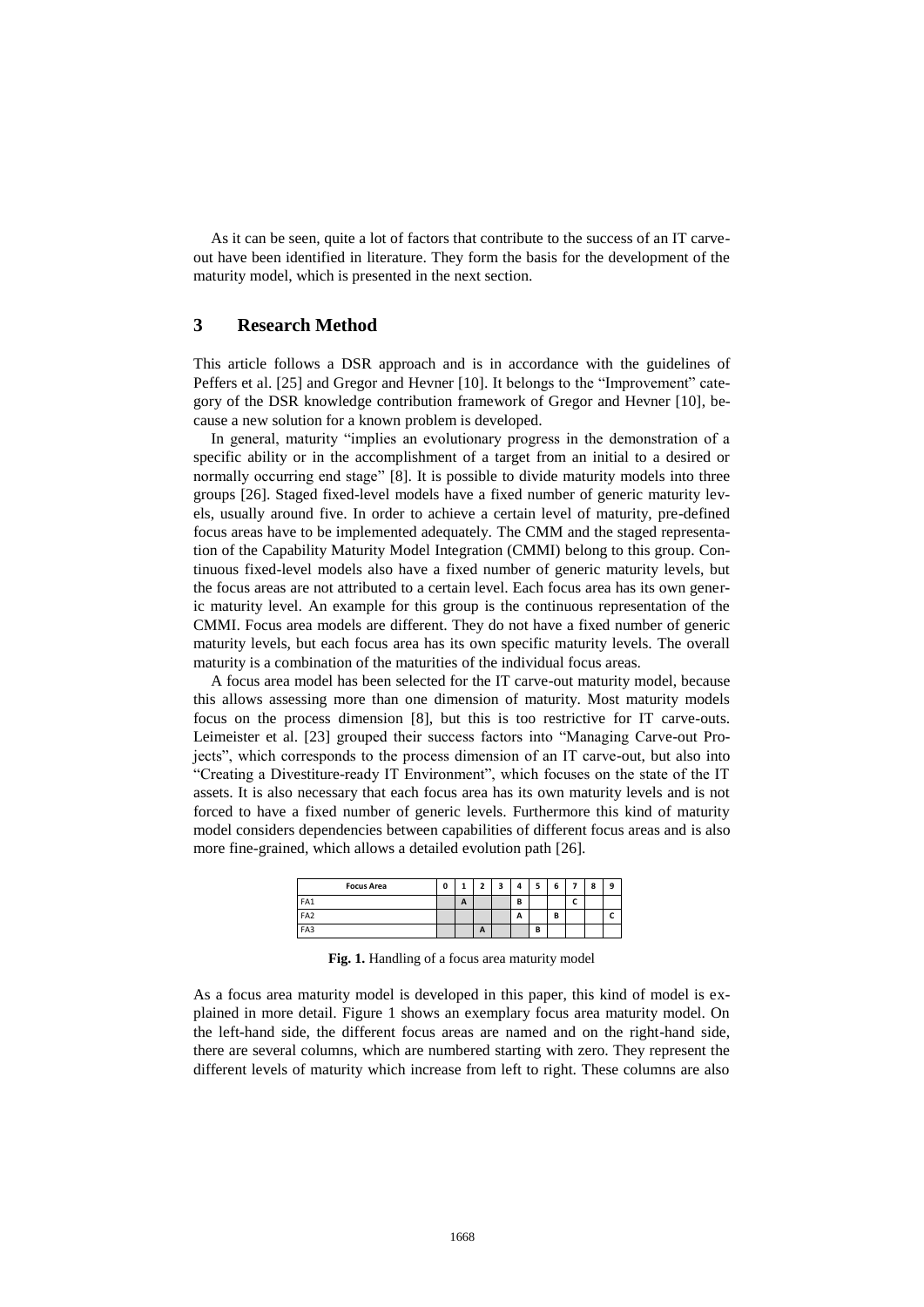called maturity matrix. Each focus area has its own specific capabilities that are abbreviated with upper-case letters starting with "A". The letters are positioned in the maturity matrix according to their relative importance, which decreases from left to right. If a capability of a focus area is fulfilled, all fields in this line up to the next capability are grayed out. The overall maturity is determined by the rightest column where all fields are gray. In the example of figure 1, the overall maturity is 3. In order to move to an overall maturity level of 4, the capability "B" of FA1 and the capability "A" of "FA2" have to be implemented. The profile of the maturity matrix quickly identifies areas where improvements are needed.

Many maturity models lack documentation about the motivation for the development, the development process and the evaluation of the model [\[9\]](#page-13-7). In order to address these issues, frameworks for the maturity model development have been proposed [\[9\]](#page-13-7). The framework of [Steenbergen et al. \[27\]](#page-14-6) has been employed, because it has been designed particularly for the development of focus area maturity models. The following steps have been covered:

- 1. **Identify and scope the functional domain**: As previously stated, the scope of the maturity model is IT carve-outs. There is no maturity model for IT carve-outs yet and it is also not possible to build on maturity models from other domains, such as outsourcing, where the process of giving parts of the IT to an external provider could be compared to an IT carve-out. None of these maturity models [\[28-32\]](#page-14-7) covers how to manage the separation of the IT.
- 2. **Determine focus areas**: The previously discussed success factors and the constructed concept matrix form the basis for the focus areas of the maturity model. Additionally, the completeness of the focus areas has been addressed during three expert interviews which were conducted between August and October 2013. Two of the experts had a senior management position in the IT carve-out of a multibillion euro demerger within the European financial service industry that took place in recent years. The third expert consulted the senior management during a difficult IT carve-out of a mid-sized SBU from a large European engineering firm. They have been chosen because of their leading roles in quite large IT carve-outs. Additionally, their careers suggest that they possess huge knowledge about the management of large IT projects.
- 3. **Determine capabilities**: Each focus area has several capabilities. The capabilities of the IT carve-out maturity model are based on the identified success and they were also addressed during the expert interviews.
- 4. **Determine dependencies**: There are dependencies between capabilities within one focus area, which have been used for setting the maturity path of the focus area. But also dependencies between capabilities of different focus areas exist. The dependencies are as well based on the identified success factors and were addressed during the conducted expert interviews.
- 5. **Position capabilities in matrix**: In order to position the capabilities in the matrix, their relative importance has to be determined. Therefore, a delphi study with the three interviewed IT carve-out experts has been conducted. It consisted of three iterations and took place between December 2013 and February 2014. The experts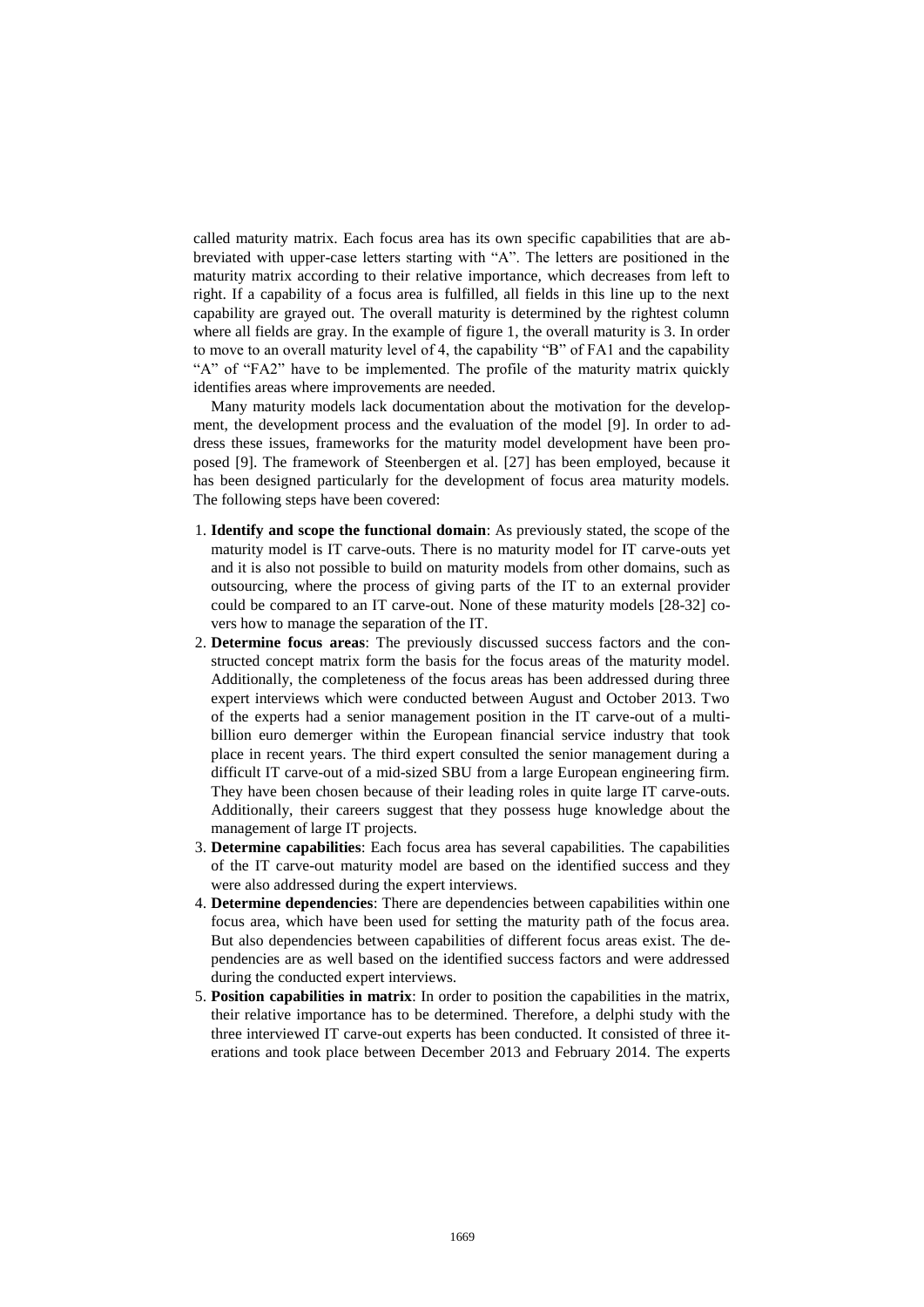were asked to rate each capability with numbers between 1 and 10, where 10 means "very high influence" and 1 "very low influence" on the success of an IT carve-out project. This rating scale has been chosen, because "many people are familiar with the notion of rating 'out of ten'" [\[33\]](#page-14-8). [Schmidt \[34\]](#page-14-9) suggests using Kendall's coefficient of concordance (W) [\[35\]](#page-14-10) as a measure for the level of agreement between the raters during delphi studies. It allows to measure the strength of the consensus and whether it has increased between two iteration [\[34,](#page-14-9) [35\]](#page-14-10). Normally, it is a measure for ranking and not for rating, but it can be used in this case, because nearly 50 items have been rated and almost always the whole rating scale has been used by the raters. This circumstance makes it possible to interpret the rating of the items as a ranking. However, to be sure, also a measure for rating, the  $a_{we}$  of [Brown and Hauenstein \[36\],](#page-14-11) has been applied, which lead to similar results.

**Table 1.** Results of the delphi study

|              | <b>Iteration</b> | 2. Iteration | <b>Iteration</b> |
|--------------|------------------|--------------|------------------|
| Kendall's W  | .482             | 71 Q         | 0.852            |
| $a_{\rm w0}$ | 221              | 750          |                  |

The delphi study stopped after the third iteration, because a Kendall's W of 0.852 was achieved, which indicates a strong agreement [\[34\]](#page-14-9). The capabilities were rated on a scale from 1 to 10 during the delphi study, which is too coarse grained for a maturity model, because too many capabilities would be on one level. Because of this, the average of the three ratings has been linearly transformed to a range of 1 to 20, because average ratings of .5 should be represented in the maturity matrix.

 The delphi study revealed the importance of the different capabilities, but the dependencies between them had not been considered during the study in order to simplify the rating for the participants. This led to cases where the prerequisites of a capability had been rated as less important. However, the positioning of the capabilities in the maturity matrix has to consider the dependencies as well as the importance. Therefore, the following optimization problem has been solved.

$$
\text{Min}\sum_{f\in F}\sum_{c\in C_f}\left(x_{f,c}-r_{f,c}\right)^2\tag{1}
$$

$$
\text{s.t} \qquad x_{f,c} > x_{f,c+1} \qquad \forall f \in F, \forall c \in \{C_f \setminus C_{f \text{ max}}\} \tag{2}
$$

$$
x_{f1,c1} > x_{f2,c2} \qquad \forall (x_{f1,c1}, x_{f2,c2}) \in D \tag{3}
$$

$$
x_{f,c} \in \{1; 20\} \tag{4}
$$

The objective function (1) is the minimization of the sum of the quadratic distances between the transformed average rating of capability c of focus area f,  $r_{f,c}$ , obtained from the delphi study and the assigned column in the maturity matrix,  $x_{fc}$ . In this case, the columns are counted from right to left, as the importance increase in this direction. The first set of restrictions (2) makes sure that the ordering within all focus areas F is correct. The consecutive capability  $x_{f,c+1}$  of  $x_{f,c}$  needs to be assigned to a lower column. This has to be fulfilled for all the capabilities  $C_f$  of focus area f, except for the last capability  $C_f$  max as there is no successor. The second set of restrictions (3) deals with the dependencies that exist between capabilities of differ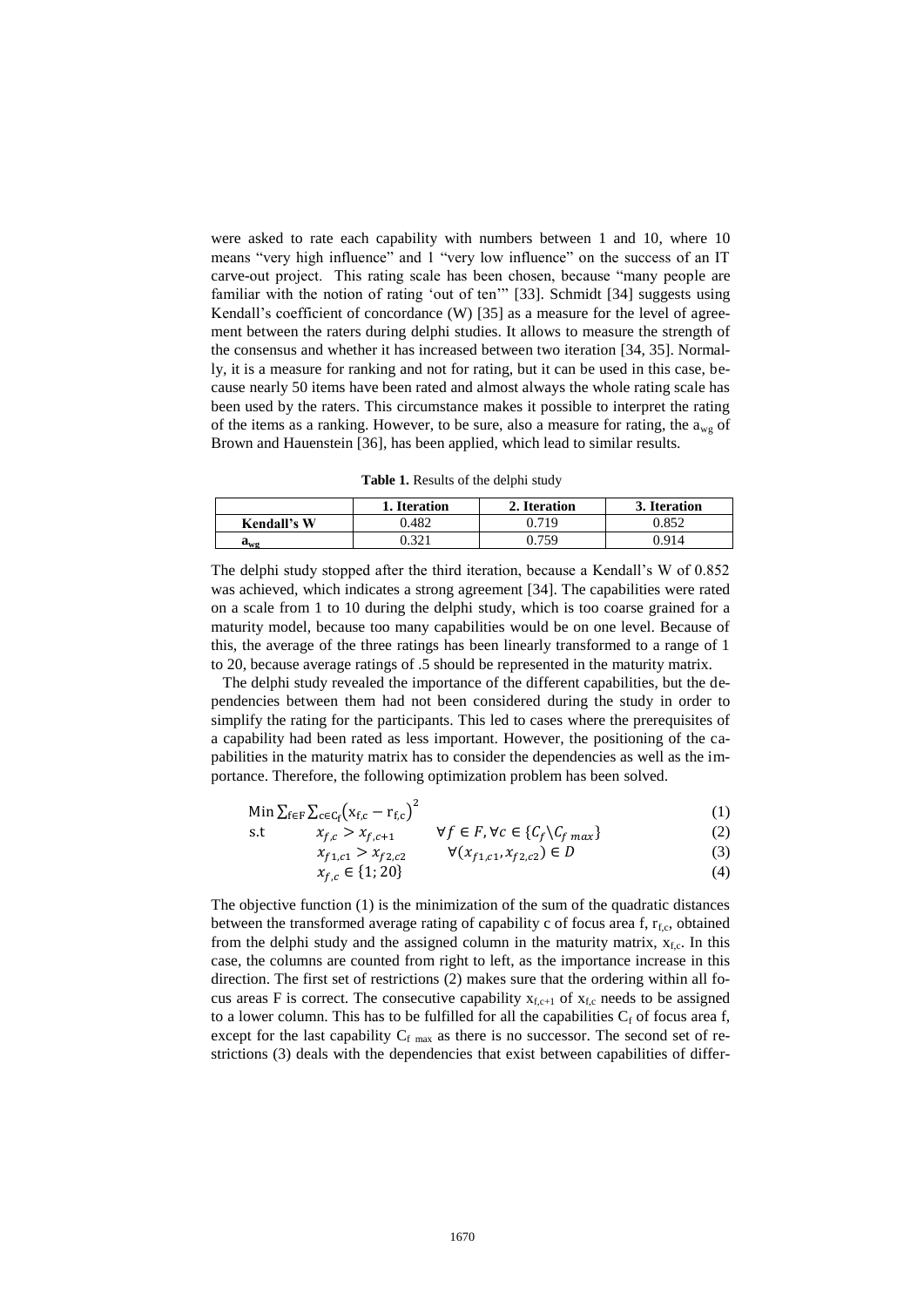ent focus areas. They are stored as a tuple  $(x_{f1,c1}, x_{f2,c2})$  in the set of dependencies D, where  $x_{f1,c1}$  is a prerequisite for  $x_{f2,c2}$ . The last restriction (4) makes sure that  $x_{fc}$ can only attain numbers from 1 to 20, because it represents the number of columns in the maturity matrix. Solving this optimization problem orders the capabilities in the maturity matrix in a way that considers all dependencies, but also makes sure that the deviance to an ordering exclusively based on the results of the delphi study is minimal. The final version of the maturity matrix contains 15 columns, because those with no assigned capabilities were deleted as they are meaningless.

- 6. **Develop assessment instruments**: A questionnaire for assessing the current level of maturity has been designed. There are several yes-no questions which have to be fulfilled for achieving a certain capability. The questions are based on the description of the capabilities and were evaluated during the interviews.
- 7. **Define improvement action**: They should show practitioners how to move to a certain capability. They were formulated in a suggestive way as the concrete actions will be situation specific.
- 8. **Implement maturity model**: In order to evaluate the developed model in practice, a case study about the carve-out of the banking SBU of a financial service company has been conducted. This case has been chosen because it is among the largest carve-outs that took place in Europe in recent years and therefore should reveal a lot of useful insights. This case has already been analyzed in earlier research conducted by the authors. Because of this, the previously conducted interviews and the available documents were used for answering the assessment questions. In order to validate the previously attained results and to get further information, an interview with the IT project manager of the carve-out has been conducted. We followed the suggestions of [Yin \[37\]](#page-14-12) for conducting case study research.

| <b>Source</b> | Role/Topic                                              | <b>Type</b>            | Length           |
|---------------|---------------------------------------------------------|------------------------|------------------|
| Mr. Alpha     | IT project manager                                      | face-to-face interview | $24 \text{ min}$ |
| Mr. Beta      | IT licenses                                             | telephone interview    | $39 \text{ min}$ |
| Mr. Gamma     | Output management                                       | face-to-face interview | $33 \text{ min}$ |
| Mr. Delta     | IT vendor management                                    | face-to-face interview | $40 \text{ min}$ |
| Mr. Epsilon   | IT infrastructure separation                            | face-to-face interview | $25 \text{ min}$ |
| Mr. Zeta      | IT infrastructure                                       | face-to-face interview | $18 \text{ min}$ |
| Mr. Eta       | IT operation                                            | telephone interview    | $15 \text{ min}$ |
| Mr. Alpha*    | IT project manager                                      | face-to-face interview | $35 \text{ min}$ |
| Doc. Alpha    | Description of carve-out                                | presentation of EuBank | 21 slides        |
| Doc. Beta     | Interview with CIO of EuBank                            | article in IT magazine | 3 pages          |
| Doc. Gamma    | Interview with CIO of EuBank                            | article in IT magazine | 4 pages          |
|               | *Exclusively focused on the IT carve-out maturity model |                        |                  |

**Table 2.** Overview of conducted interviews and secondary sources

[Becker et al. \[9\]](#page-13-7) argue for an iterative development. Because of this, the steps 2, 3 and 4 were conducted based on literature first and afterwards also during the expert interviews. It was not possible to do step 5 iteratively, because no ranking of the identified success factors has been found in literature. The steps 6 and 7 were also conducted first theoretically and then during expert interviews. This approach of theoretically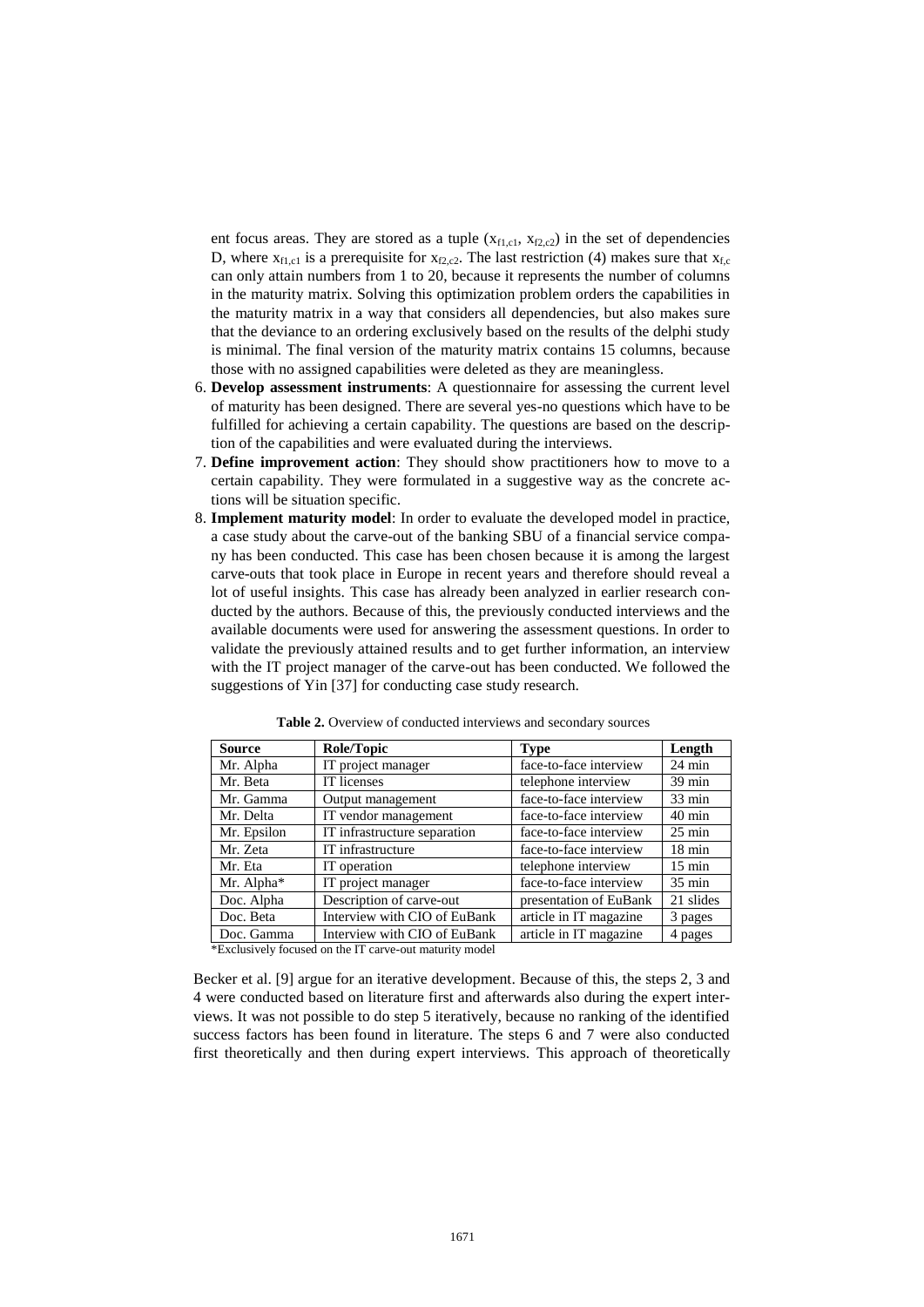develop artifacts and subsequently evaluate them in practice is similar to the action design research which has been proposed by [Sein et al. \[38\].](#page-14-13)

The step "9. Improve matrix iteratively" has not been executed yet. However, case studies are planned for the near future to address this issue. The last step "10. Communicate results" is partially covered by this paper. The complete documentation of the maturity model can be obtained by emailing the authors.

# **4 Towards a Maturity Model for IT Carve-outs**

The developed IT carve-out maturity model is shown in figure 2. Focus area groups, which were derived from the dimensions of IT during carve-outs after [Buchta et al.](#page-13-15)  [20] and discussions during the expert interviews, have been introduced to give a better overview of the focus areas. The first group is "IT Strategy" and covers the overall strategy that guides the IT carve-out. "IT Carve-out Execution" focuses on the execution of the IT carve-out project. "IT Assets" describes the maturity of the assets that are important for an IT carve-out. "IT Organization" is about the readiness of the IT department and the IT personnel.

The focus areas are based on the conducted literature study. They were evaluated and enhanced during the expert interviews. "IT Transition Strategy" has been added as a focus area because a lack of strategic orientation has been named in two interviews. The consideration of the IT operations has been described by one of the interviewed experts as one of the most important success factors for IT carve-out projects. Therefore, the focus area "IT Operations" has been added to the model. Another difference to the literature study is the division of IS into applications, infrastructure and data. This has been done in order to consider IS in more detail.

| <b>Focus Area</b><br>Groups | <b>Focus Area</b>                      | 0 | 1 | $\overline{2}$ | 3 | 4 | 5 | 6 | 7 | 8 | 9  | 10 | 11 | 12 | 13 | 14 | 15 |
|-----------------------------|----------------------------------------|---|---|----------------|---|---|---|---|---|---|----|----|----|----|----|----|----|
|                             | <b>IT Transition Strategy</b>          |   |   |                |   |   |   | A | в | C |    |    |    |    |    |    |    |
| <b>IT Strategy</b>          | IT Landscape                           |   |   | A              |   |   | в |   |   |   |    |    |    |    |    |    |    |
|                             | Collaboration between Seller and Buyer |   |   |                | A |   |   |   |   |   |    |    |    |    |    | в  |    |
|                             | <b>IT Awareness</b>                    |   |   |                |   | A |   | B |   |   |    | C  | D  |    |    |    |    |
| IT Carve-out<br>Execution   | Resources for IT Carve-out Project     |   |   |                |   |   |   |   | A | в |    |    |    |    |    |    |    |
|                             | Project management                     |   |   |                |   |   |   | A | в |   |    |    |    |    |    |    |    |
|                             | IT Carve-out Organization              |   |   |                |   | A | в | c | D |   |    |    | E  |    |    |    |    |
|                             | <b>Transitional Service Agreements</b> |   |   |                |   |   |   |   |   |   | A  | в  |    |    |    | c  |    |
|                             | <b>IT Operations</b>                   |   | A |                |   |   |   |   |   |   | в  |    | c  |    |    |    |    |
|                             | Applications                           |   |   |                |   |   |   |   |   |   | A  |    | B  |    |    | C  |    |
|                             | Infrastructure                         |   |   |                |   |   |   |   |   |   |    |    |    | A  |    | в  | c  |
| <b>IT Assets</b>            | Data                                   |   |   |                |   |   |   | A |   |   | R. |    | c  |    |    |    |    |
|                             | Documentation                          |   |   |                |   | A |   |   |   |   |    |    |    |    |    | в  | c  |
|                             | <b>IT Contracts</b>                    |   |   |                |   | A |   | B | c |   |    |    |    |    |    |    |    |
| IT                          | <b>IT Department</b>                   |   |   |                |   |   |   |   |   |   |    |    | A  | B  | C  |    |    |
| Organization                | <b>IT Personnel</b>                    |   |   |                |   |   |   |   | A | в | c  | D  | E  |    |    |    |    |

#### **Fig. 2.** IT carve-out maturity model

The model consists of 16 columns, 15 ones with capabilities and one for representing the no maturity case. They represent the different stages of IT carve-out maturity. The capabilities of the focus areas are put in the columns according to their relative im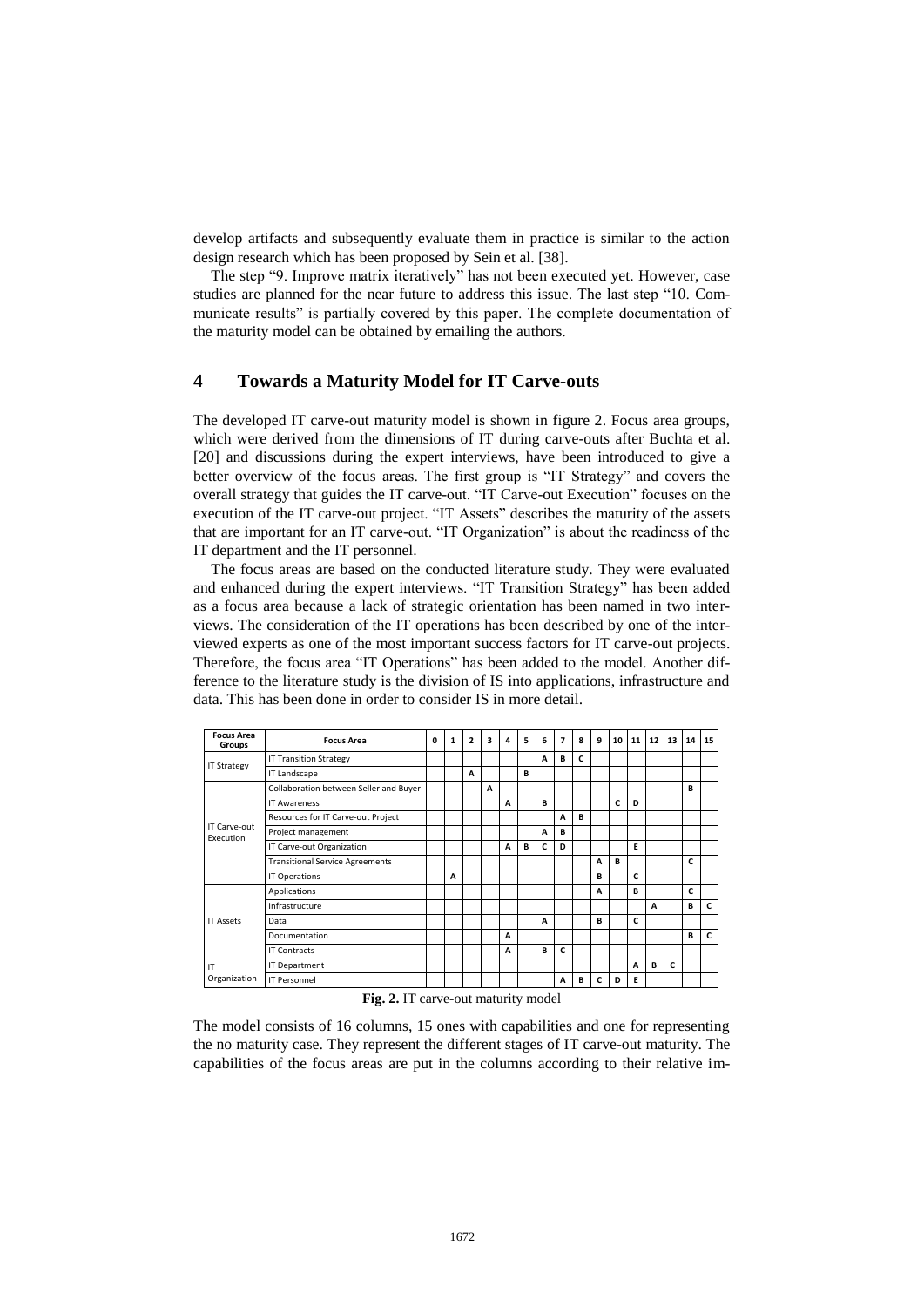portance as described in the previous section. In total, there are 16 focus areas and 49 capabilities, which can be found in the appendix. The capabilities of the focus areas "IT personnel" and "IT carve-out organization" are next to each other, because some predecessors have been evaluated lower than the successors during the delphi study. The solving of the optimization problem leads to this pattern.

Each capability has the following attributes: "Name", "Description", "Assessment Questions", "Prerequisites" and "Improvement Actions". Table 3 shows this exemplarily for the capability C "Show a future to IT personnel" of focus area "IT personnel".

**Name** Show a future to IT personnel **Description** A future is designed for the key IT personnel and it is communicated proactively. **Assessment Questions** 1. Has a future been designed for the key IT personnel? 2. Is this future based on the designed future IT landscape? 3. Has this future been communicated pro-actively? **Prerequisites** "Future IT landscape and strategy" of focus area "IT landscape" **Improvement**  1. Design a future for the IT personnel based on the future IT landscape

**Table 3.** Capability C "Show a future to IT personnel" of focus area "IT personnel"

[Mettler and Rohner \[8\]](#page-13-6) argue that situational characteristics should be included in maturity models. As some capabilities or focus areas might not be relevant for a specific case, it should be possible to exclude them from the maturity model in order to prevent being stuck on a certain level. The IT carve-out maturity model can be configured according to three different dimensions.

2. Communicate the future pro-actively

The first dimension deals with the IT integration strategy that is chosen by the buyer. It is possible to distinguish the following three strategies [\[2\]](#page-13-1): complete integration, partial integration and co-existence. If complete integration is chosen, the capabilities "Applications are right-sized for SBU", "Infrastructure is right-sized for SBU" and "Data is right-sized for SBU" are not relevant as the IT of the SBU is absorbed by the buyer. If the integration strategy is "partial integration", "Infrastructure is right-sized for SBU" is removed from the model, because the infrastructures normally are unified. The second dimension is about the phase during which the IT carve-out maturity model is used. If a SBU should be prepared for a demerger, the buyer is not known and there is no execution project yet. Because of this, only the focus area groups "IT assets" and "IT organization" are relevant. For the evaluation of the complexity and for the execution of the IT carve-out project, all focus area groups are part of the maturity model. The third dimension deals with the regional differences that might exist in the IT of the SBU. The capabilities "Consideration of regional IT" and "Dedicated regional IT carve-out manager" are only relevant if a regional IT exists at all.

# **5 Evaluation**

**Actions**

Since the first maturity models came up, there has been criticism [\[39\]](#page-14-14). One criticism is that many maturity models only focus on the process perspective [\[8\]](#page-13-6). As a focus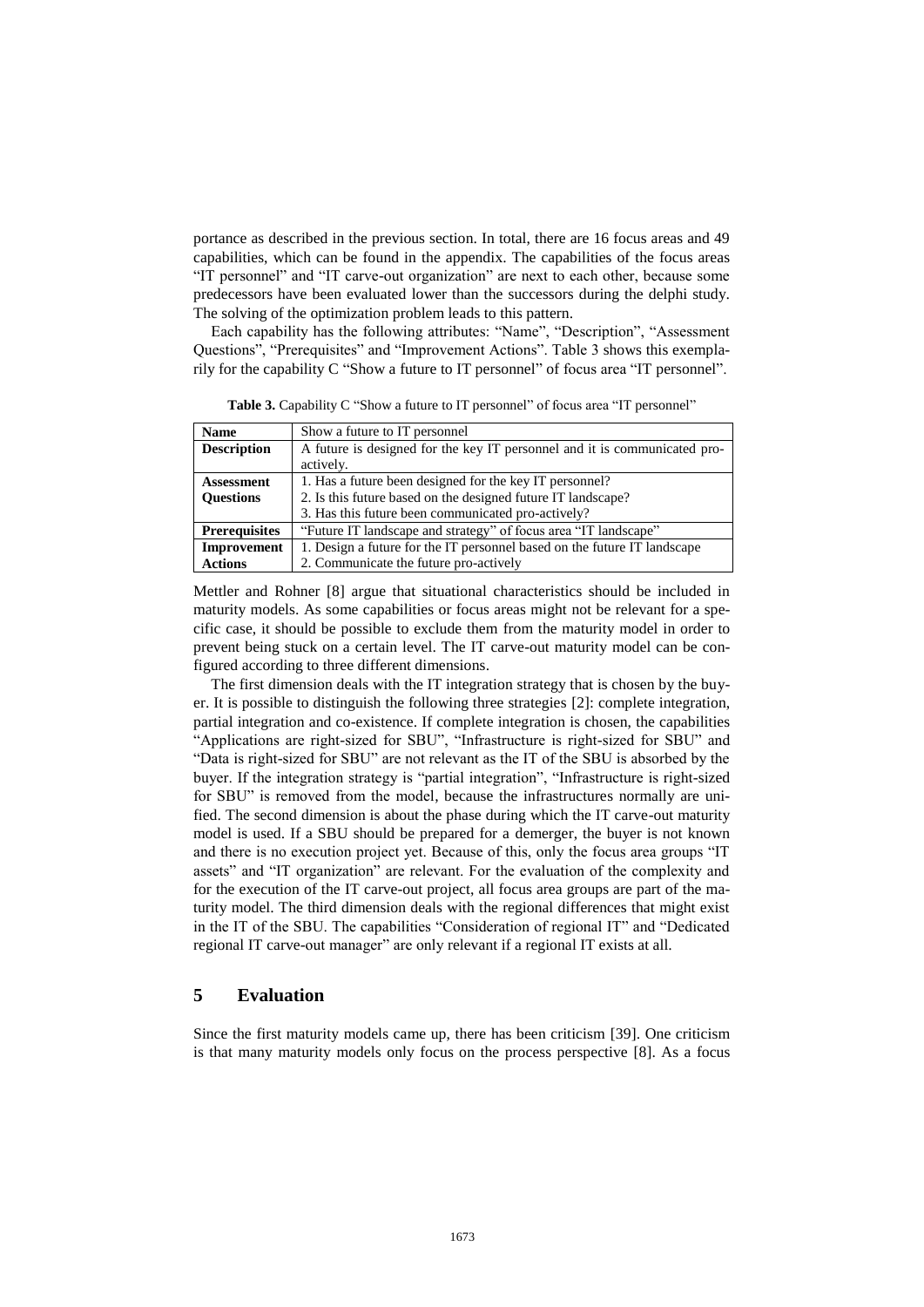area maturity model has been developed, it was possible to integrate more than one perspective of IT carve-outs. According to [Becker et al. \[9\],](#page-13-7) many maturity models lack documentation about their motivation and the development process. The motivation has been stated and the development process has been described.

In order to address the criticism of maturity models in general, [Pöppelbuß and](#page-14-14)  Röglinger [39] have formulated design principles that should be met. They divide them into three groups based on the purpose of use of the maturity model. Basic design principles should be fulfilled by all maturity models. There are also design principles for descriptive maturity models. Prescriptive maturity models should fulfill their own specific design principles, but also the design principles of the descriptive models. Based on a self-evaluation, it has been checked which design principles are met by the developed model. The design principle "Decision calculus for selecting improvement measures" of the prescriptive principles is the only one which is not met. However, this is less severe than at other maturity models as focus area maturity models are more fine-grained than other maturity models [\[26,](#page-14-5) [27\]](#page-14-6). This narrows down the number of capabilities that need to be implemented for reaching the next maturity level. The developed model fulfills the design principles for a descriptive maturity model. All of the required principles for a prescriptive model could not be fully met, but it is still possible to use the model for prescriptive purposes to some extent.

In order to assess the usability of the developed model in practice, a case study has been conducted. The European financial service company FinServCo decided to demerge its banking subsidiary FinBank. The European bank EuBank acquired FinBank for a single digit billion euro sum and migrated the IT of FinBank to its existing IT landscape, which lasted nearly 3 years.

This case reached an overall maturity level of 10, but there are many focus areas with the maximum maturity level. The capabilities "C: IT involvement in contract negotiation" of focus area "IT awareness" and "E: Incentives for IT personnel" of focus area "IT personnel" hindered a higher overall maturity level. The interviewed experts and the analyzed documents indicate a smooth execution of the IT carve-out. This coincides with the profile of the maturity matrix that is indicated by the IT carveout maturity model. This case shows that not only the overall maturity level is important, but also the profile of the maturity matrix should be analyzed.

#### **6 Discussion of the model**

#### **6.1 Implications**

Up to now, there is not yet a maturity model for IT carve-outs. They are very challenging projects due to the strict time frame, the severe penalty clauses that could arise, if targets are not met, the huge number of stakeholders and the various as well as unique IT tasks that have to be conducted [\[4,](#page-13-2) [5\]](#page-13-3). Furthermore IT is often responsible for the largest share of the total carve-out costs [\[4\]](#page-13-2). The developed maturity model is meant to support IT managers during such complex projects. Its usage ensures that the most important success factors are considered and therefore increases the likeliness of a successful IT carve-out project. It can be used for the preparation of the SBU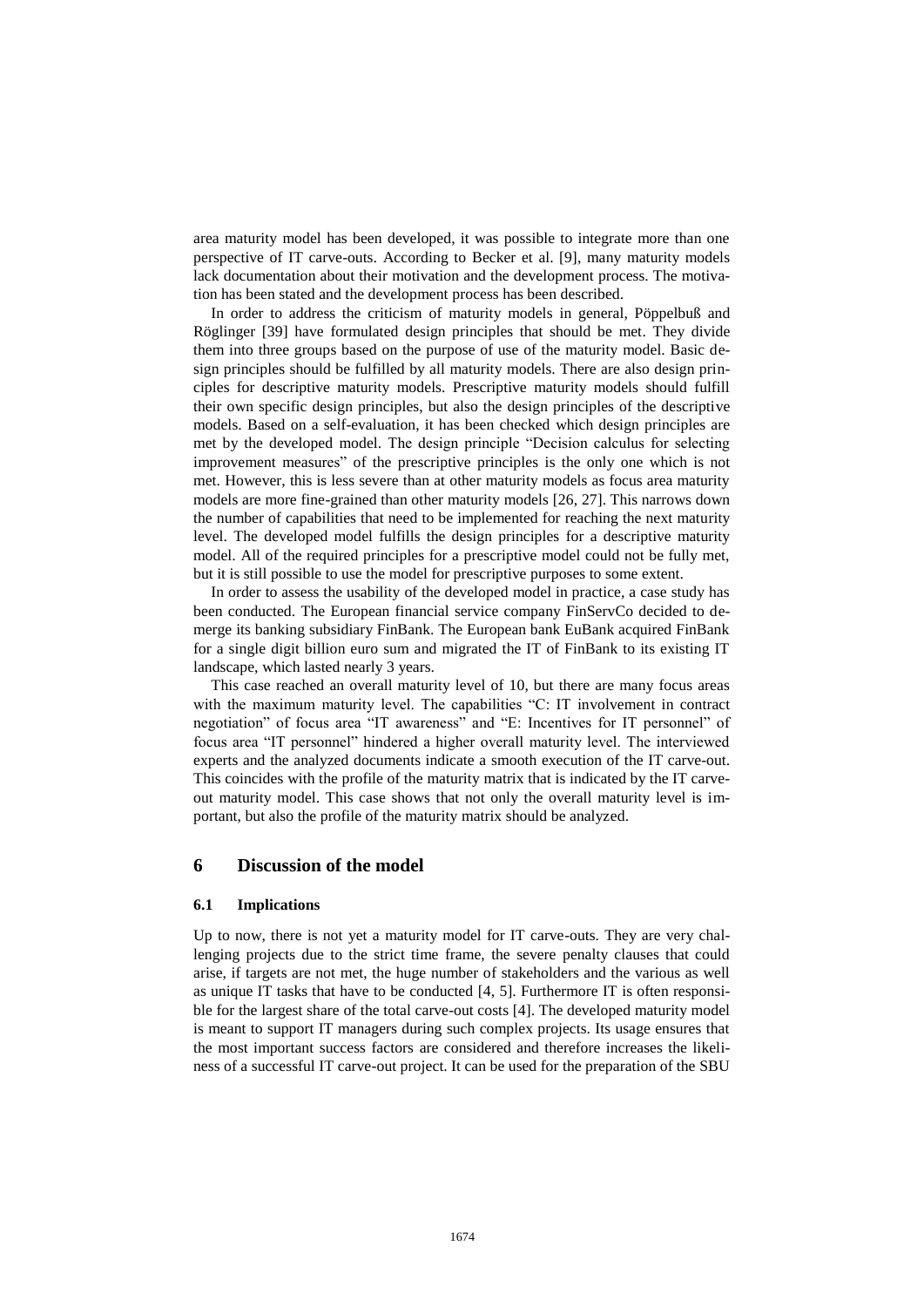for a possible carve-out, for the evaluation of the complexity of the project as well as during the IT carve-out execution. The model can also be used by researchers that examine IT carve-outs in empirical research. The conducted case study did not reveal any weaknesses of the model and its results correspond to the real world situation. However, further case studies are required to evaluate the models explanatory power.

All of the identified literature about the success factors of IT carve-outs has been published since 2008. This paper is the first that conducts a meta-review and provides a consolidated overview. The delphi study ordered them according to their relative importance, which has not yet been done in literature. This revealed an interesting insight. The IT strategy and the IT carve-out execution seem to be more important than the IT assets. Another scientific implication is that the developed model could be the basis for explaining why IT cave-outs often cause major challenges [\[1-3\]](#page-13-0).

#### **6.2 Limitations and Further Research**

Some criticisms of maturity models have already been named and how the IT carveout maturity model copes with them. However not all points of criticism of maturity models could be weakened. Only one evolutionary path is proposed and the existence of other equally good ones is neglected [\[39\]](#page-14-14). Another criticism is that the focus on formalized improvement actions leads to bureaucracy and hinders innovation [\[8\]](#page-13-6).

Not all steps of the framework proposed by [Steenbergen et al. \[27\]](#page-14-6) have been covered. In order to address the step "9. Improve matrix iteratively", additional case studies are planned. The description of the conducted case study is limited due to length restrictions, but a detailed one will be presented in future research.

A strong agreement has been reached after the third round of the delphi study. However, there were only three participants. But the selection of the participants focused on quality and not on quantity. Their profiles suggest that they have a deep understanding of IT carve-outs. Two of the three experts come from the financial services industry and the conducted case study also took place in this industry. Therefore, it could be the case that the results are industry specific. In order to address this issue, the additionally planned case studies will take place in different industries.

IT security has been omitted, because it has only been mentioned by one publication. The completeness of the focus areas has been addressed in the conducted expert interviews and IT security has not been mentioned. However, the completeness will be addressed additionally in the interviews of the planned case studies.

Another limitation is that it is not clear which maturity level should be sought. [Röglinger and Kamprath \[40\]](#page-14-15) argue that trying to achieve the highest maturity level is economically not necessarily the best solution. The conducted case study has shown that the success of the carve-out is rather determined by the profile of the maturity matrix than by the overall maturity level. Further research could develop a decision calculus for finding the optimal maturity profile for a specific IT carve-out.

As previously mentioned in this paper, the process of separating the IT is similar between carve-outs and outsourcing. This could be a second application of the developed maturity model and could be addressed in further research. This has also been mentioned during one of the expert interviews.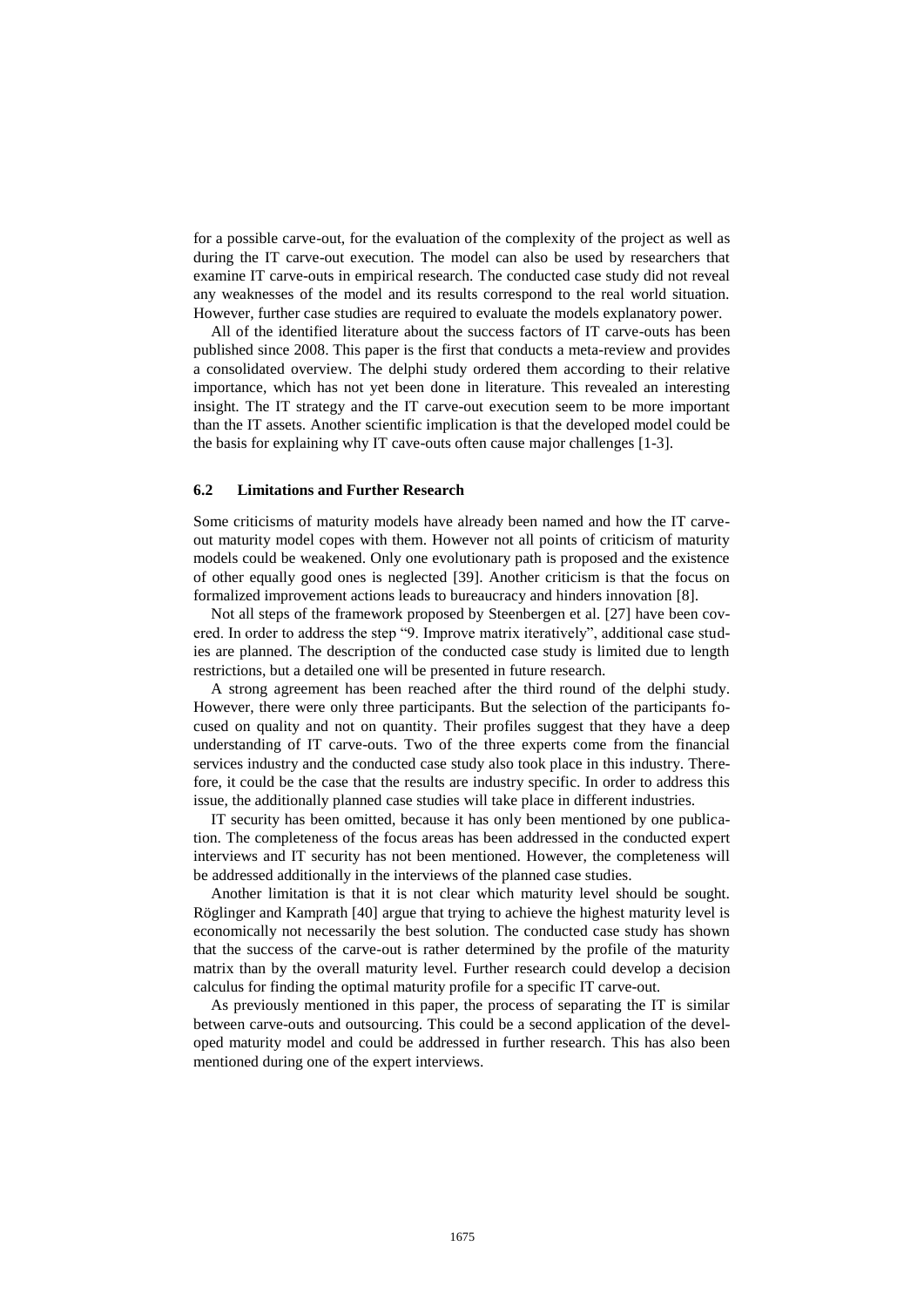# **7 References**

- <span id="page-13-0"></span>1. Böhm, M., Fähling, J., Yetton, P., Nominacher, B., Leimeister, J.M., Krcmar, H.: IT Challenges in M&A Transactions - The IT Carve-Out View on Divestments. In: 31st International Conference on Information Systems, pp. Paper 105. (2010)
- <span id="page-13-1"></span>2. Böhm, M., Henningsson, S., Leimeister, J.M., Yetton, P., Krcmar, H.: A Dual View on IT Challenges in Corporate Divestments and Acquisitions. In: 32nd International Conference on Information Systems, pp. Paper 20. (2011)
- <span id="page-13-13"></span>3. Fähling, J., Böhm, M., Leimeister, J.M., Yetton, P., Krcmar, H.: Managing the IT Carveout in a SBU Divestment. In: 18th European Conference on Information Systems, pp. Paper 132. (2010)
- <span id="page-13-2"></span>4. Leimeister, S., Leimeister, J.M., Fähling, J., Krcmar, H.: Exploring Success Factors for IT Carve Out Projects. In: 16th European Conference on Information Systems, pp. 1764- 1776. (2008)
- <span id="page-13-3"></span>5. Manusky, D., Ramchandran, A., Walker, R., Stimpson, M.: Breaking up is hard to do. Deloitte LLP (2008)
- <span id="page-13-4"></span>6. Paulk, M., Curtis, B., Chrissis, M., Weber, C.: Capability Maturity Model for Software, Version 1.1. Software Engineering Institute (1993)
- <span id="page-13-5"></span>7. Bruin, T.d., Rosemann, M., Freeze, R., Kulkarni, U.: Understanding the Main Phases of Developing a Maturity Assessment Model. In: 16th Australasian Conference on Information Systems, pp. Paper 109. (2005)
- <span id="page-13-6"></span>8. Mettler, T., Rohner, P.: Situational Maturity Models as Instrumental Artifacts for Organizational Design. In: 4th International Conference on Design Science Research in Information Systems and Technology, pp. Paper 22. (2009)
- <span id="page-13-7"></span>9. Becker, J., Knackstedt, R., Pöppelbuß, J.: Entwicklung von Reifegradmodellen für das IT-Management - Vorgehensmodell und praktische Anwendung. Wirtschaftsinformatik 51, 249-260 (2009)
- <span id="page-13-8"></span>10. Gregor, S., Hevner, A.R.: Positioning and Presenting Design Science Research for Maximum Impact. MIS Quarterly 37, 337-355 (2013)
- <span id="page-13-9"></span>11. Cascorbi, A.: Demerger-Management - Wertorientierte Desintegration von Unternehmen. Deutscher Universitats-Verlag/GWV Fachverlage GmbH, Wiesbaden (2003)
- <span id="page-13-10"></span>12. Kromer, G., Stucky, W.: Die Integration von Informationsverarbeitungsressourcen im Rahmen von Mergers & Acquisitions. Wirtschaftsinformatik 44, 523-523 (2002)
- <span id="page-13-11"></span>13. Calzada, H., Clark, E., Coury, R., Flanigan, K., Frame, W., Gibsy, S., Korologos, C., McArthur, M., McFarlane, K., Ohm, J., Silber, J., Walsh, I.: Divesture M&A News - 2010 Divesture Survey Report and Year in Review. Deloitte Corporate Finance LLC (2011)
- <span id="page-13-12"></span>14. Krcmar, H.: Informationsmanagement. Springer Verlag, Berlin (2010)
- <span id="page-13-14"></span>15. Anselmi, C., Autry, J.: Managing the IT Aspects of a Large-scale Divestiture. Intel (2010)
- <span id="page-13-19"></span>16. Dömer, F.: Mastering IT separation - A methodology for carve-outs and de-mergers. Arthur D. Little (2008)
- <span id="page-13-16"></span>17. Matthes, F., Schneider, A., Schulz, C.: IT Carve-out Guide - A manual for the separation of IT during corporate re-organizations. Technische Universität München - Software Engineering for Business Information Systems, Chair for Informatics 19 (2012)
- <span id="page-13-18"></span>18. Walsh, M., Renjen, P., Powers, J.: Time to leave the nest, kid - 13 tips that could ease the transition of a carve-out. Deloitte LLP (2008)
- <span id="page-13-17"></span>19. Wendsche, S., Hummel, T.: IT within Divestitures - Proven Practices for Seamless Execution. Accenture (2010)
- <span id="page-13-15"></span>20. Buchta, D., Eul, M., Schulte-Croonenberg, H.: Strategisches IT-Management - Wert steigern, Leistung steuern, Kosten senken. Gabler Verlag, Wiesbaden (2009)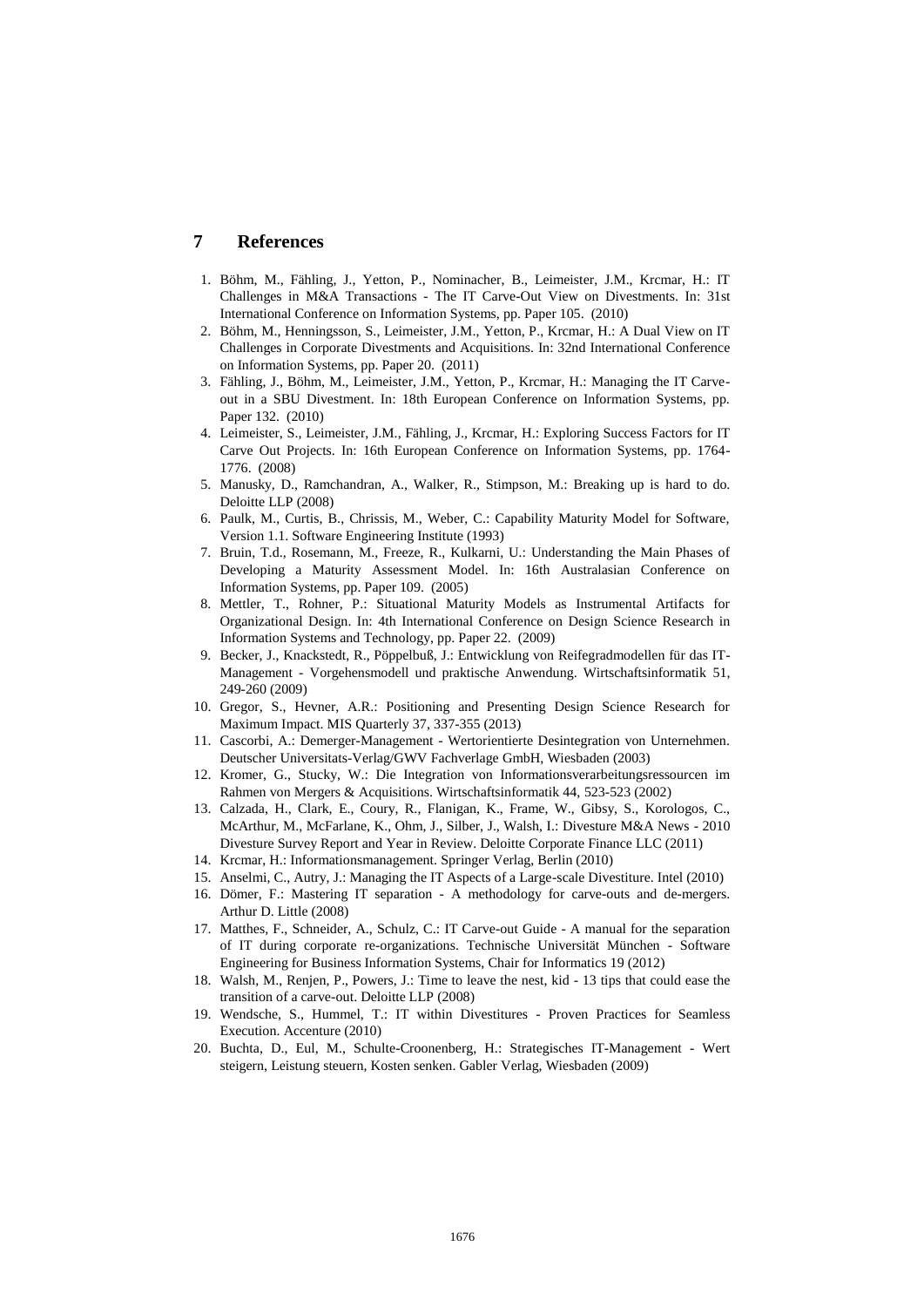- <span id="page-14-0"></span>21. Weber, J.: Carve-Out und M&A - 5 Erfolgsfaktoren für die IT-Transformation, http://www.cio.de/strategien/2309705/ (Acccessed: 05.08.2013)
- <span id="page-14-1"></span>22. Treccaepelli, A., Murad, Y.: How technology can make or break a carve-out, http://www.computerweekly.com/opinion/How-technology-can-make-or-break-a-carveout (Acccessed: 10.08.2013)
- <span id="page-14-2"></span>23. Leimeister, J.M., Böhm, M., Yetton, P.: Managing IT in a Business Unit Divestiture. MIS Quarterly Executive 11, 37-48 (2012)
- <span id="page-14-3"></span>24. Webster, J., Watson, R.: Analyzing the Part to Prepare for the Future: Writing a Literature Review. MIS Quarterly 26, 13-23 (2002)
- <span id="page-14-4"></span>25. Peffers, K., Tuunanen, T., Rothenberger, M.A., Chatterjee, S.: A Design Science Research Methodology for Information Systems Research. Journal of Management Information Systems 24, 45-77 (2008)
- <span id="page-14-5"></span>26. Steenbergen, M.v.: Maturity and Effectiveness of Enterprise Architecture. Faculty of Science. Utrecht University, Utrecht (2011)
- <span id="page-14-6"></span>27. Steenbergen, M.v., Bos, R., Brinkkemper, S., Weerd, I.v.d., Bekkers, W.: The Design of Focus Area Maturity Models. In: 5th International Conference on Global Perspectives on Design Science Research, pp. 317-332 (2010)
- <span id="page-14-7"></span>28. Adelakun, O.: IT Outsourcing Maturity Model. In: 12th European Conference on Information Systems, pp. 13-21. (2004)
- 29. Hofmann, H., Yedlin, D.K., Mishler, J., Kushner, S.: CMMI for Outsourcing Guidelines for Software, Systems, and IT Acquisition. Addison-Wesley Longman, Amsterdam, Netherlands (2007)
- 30. Raffoul, W.: The road to outsourcing success, http://www.techupdate.com/techupdate/ stories/main/0,14179,2851971-1,00.html (Acccessed: 15.07.2013)
- 31. Gottschalk, P., Solli-Saether, H.: Maturity model for IT outsourcing relationships. Industrial Management & Data Systems 106, 200-212 (2006)
- 32. Kronawitter, K., Wentzel, C., Papadaki, M.: IT Application Outsourcing in Europe: Longterm Outcomes, Success Factors and Implications for ITO Maturity. In: 46th Hawaii International Conference on System Sciences, pp. 4456-4465. (2013)
- <span id="page-14-8"></span>33. Dawes, J.G.: Do Data Characteristics Change According to the Number of Scale Points Used? An Experiment Using 5 Point, 7 Point and 10 Point Scales. International Journal of Market Research 50, 61-77 (2008)
- <span id="page-14-9"></span>34. Schmidt, R.: Managing Delphi Surveys Using Nonparametric Statistical Techniques. Decision Sciences 28, 763-774 (1997)
- <span id="page-14-10"></span>35. Kendall, M., Gibbons, J.D.: Rank corrrelation methods. E. Arnold, London (1990)
- <span id="page-14-11"></span>36. Brown, R., Hauenstein, N.: Interrater Agreement Reconsidered: An Alternative to the rwg Indices. Organizational Research Methods 8, 165-184 (2005)
- <span id="page-14-12"></span>37. Yin, R.: Case Study Research - Design and Methods. SAGE Publicastions, Thousand Oaks, California (2008)
- <span id="page-14-13"></span>38. Sein, M.K., Henfridsson, O., Purao, S., Rossi, M., Lindgren, R.: Action Design Research. MIS Quarterly 35, 37-56 (2011)
- <span id="page-14-14"></span>39. Pöppelbuß, J., Röglinger, M.: What makes a useful maturity model? A framework of general design principles for maturity models and its demonstration in business process management. In: 19th European Conference on Information Systems, pp. Paper 28. (2011)
- <span id="page-14-15"></span>40. Röglinger, M., Kamprath, N.: Prozessverbesserung mit Reifegradmodellen. Zeitschrift für Betriebswirtschaft 82, 509-538 (2012)
- <span id="page-14-16"></span>41. Kwak, Y.H., Ibbs, C.W.: Project Management Process Maturity (PM)2 Model. Journal of Management in Engineering 18, 150-155 (2002)